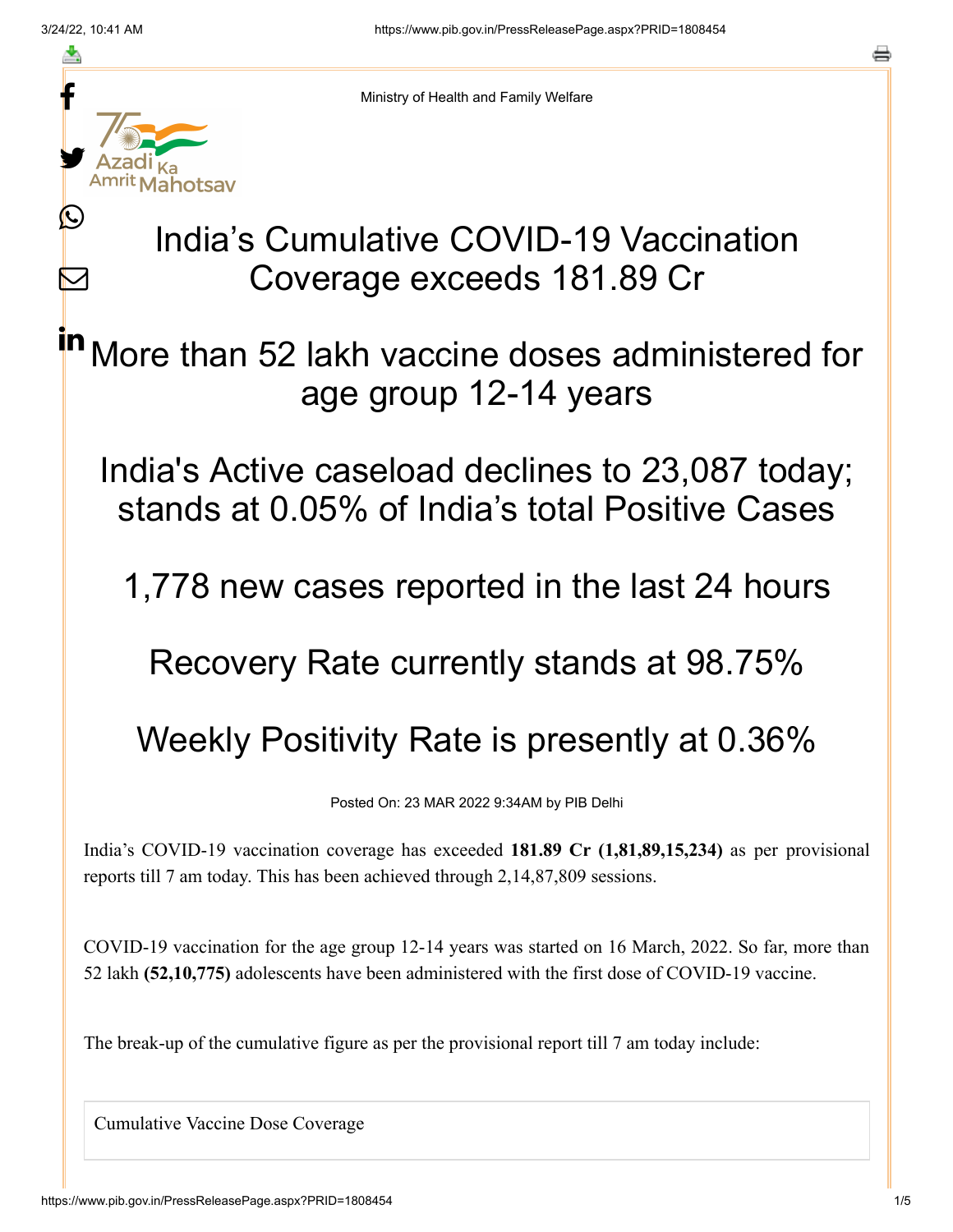| <b>HCWs</b><br>f<br>$\bf \Omega$ | 1 <sup>st</sup> Dose   | 10403185       |
|----------------------------------|------------------------|----------------|
|                                  | $2nd$ Dose             | 9992561        |
|                                  | <b>Precaution Dose</b> | 4379371        |
| <b>FLWs</b><br>in                | $1st$ Dose             | 18412362       |
|                                  | $2nd$ Dose             | 17492689       |
|                                  | <b>Precaution Dose</b> | 6703788        |
| Age Group 12-14 years            | 1 <sup>st</sup> Dose   | 5210775        |
| Age Group 15-18 years            | $1st$ Dose             | 56396784       |
|                                  | $2nd$ Dose             | 36118886       |
| Age Group 18-44 years            | $1st$ Dose             | 553950209      |
|                                  | $2nd$ Dose             | 460840292      |
| Age Group 45-59 years            | 1 <sup>st</sup> Dose   | 202637680      |
|                                  | $2nd$ Dose             | 184111064      |
| Over 60 years                    | $1st$ Dose             | 126660199      |
|                                  | $2nd$ Dose             | 114677771      |
|                                  | <b>Precaution Dose</b> | 10927618       |
| <b>Precaution Dose</b>           |                        | 2,20,10,777    |
| Total                            |                        | 1,81,89,15,234 |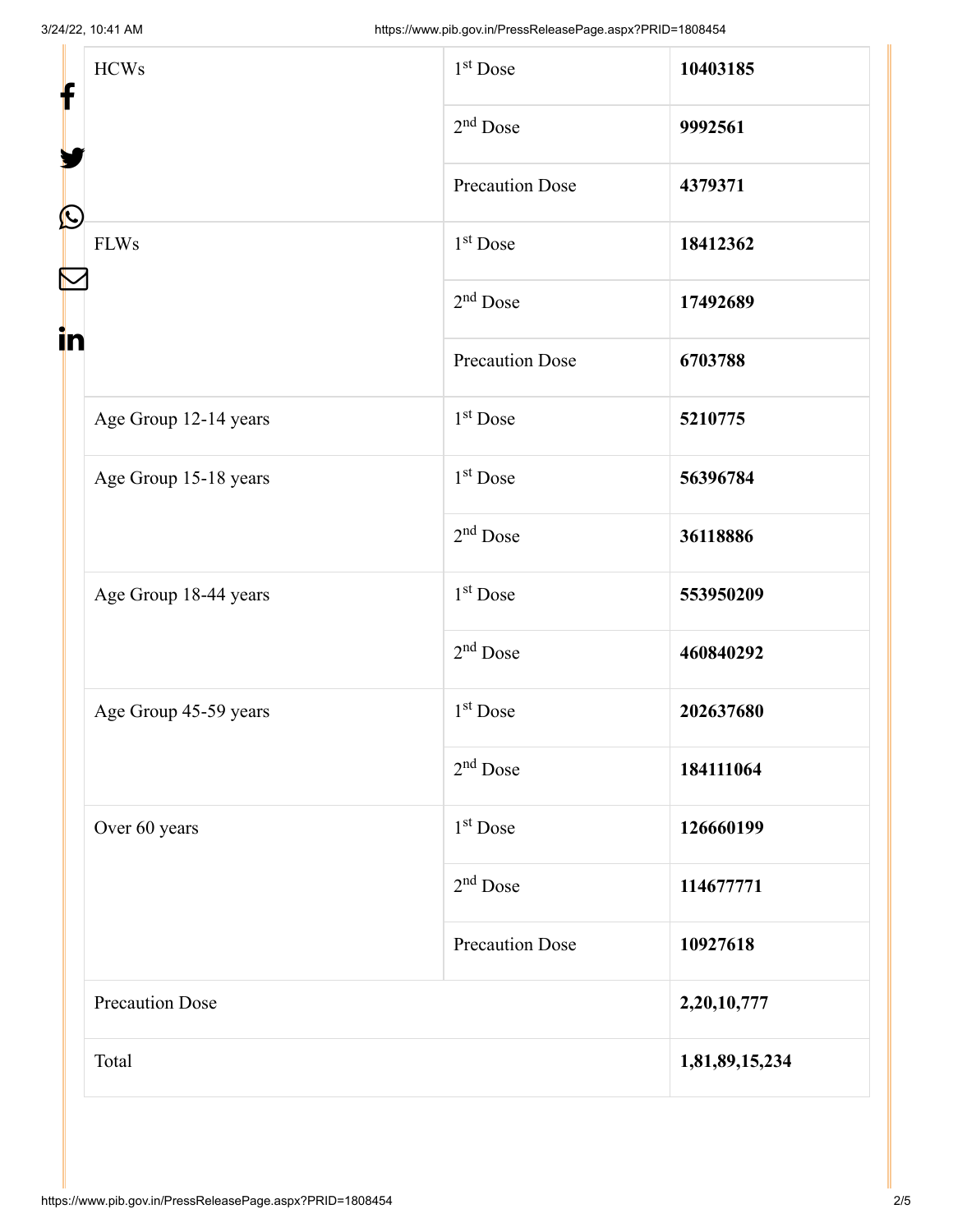Following a continuous downward trend, India's Active Caseload has declined to **23,087** today**,** constituting **0.05%** of the country's total Positive Cases**.**



Consequently, India's recovery rate stands at **98.75%. 2,542** patients have recovered in the last 24 hours and the cumulative tally of recovered patients (since the beginning of the pandemic) is now at **4,24,73,057.**



**1,778 new cases** were reported in the last 24 hours.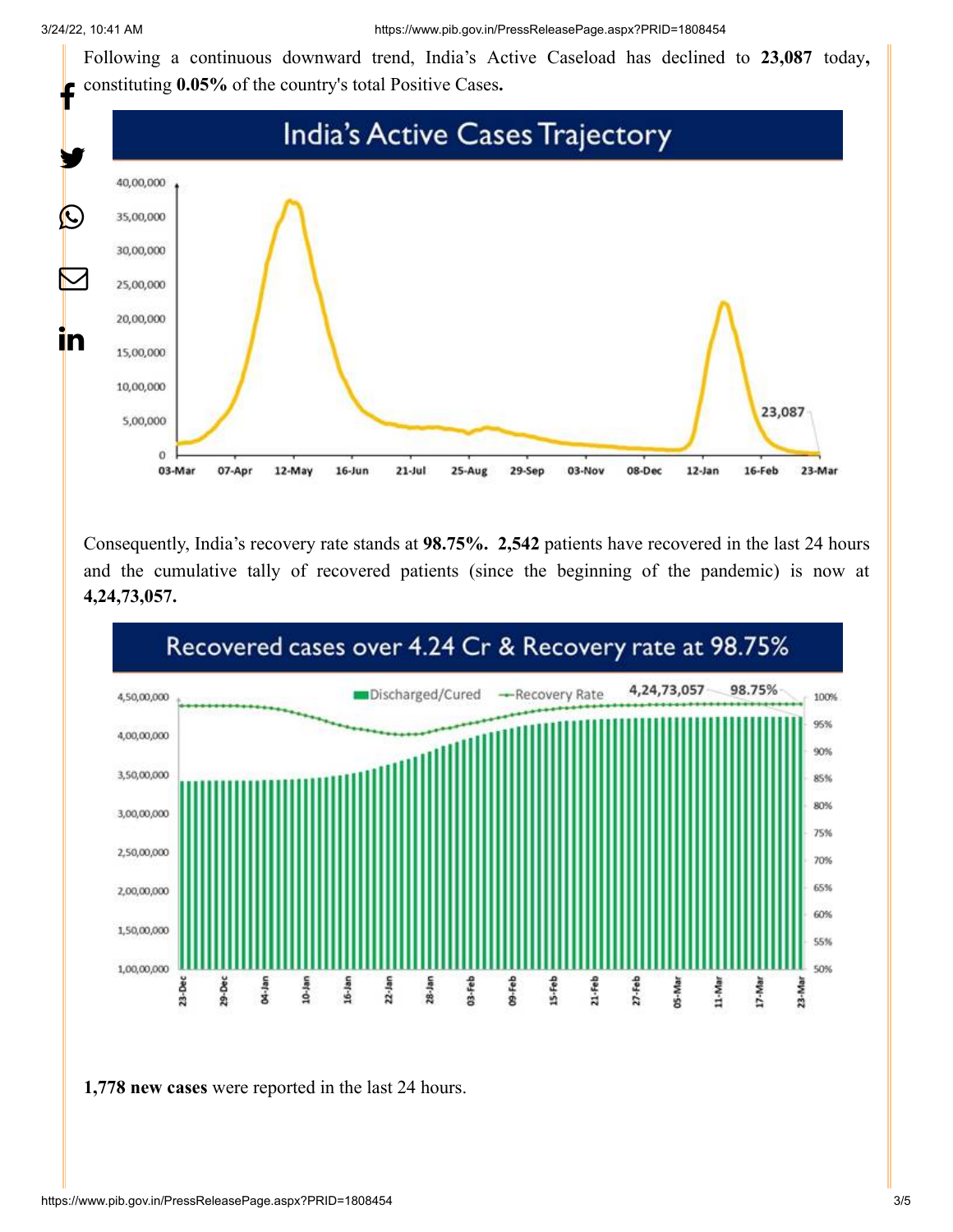3/24/22, 10:41 AM https://www.pib.gov.in/PressReleasePage.aspx?PRID=1808454



The last 24 hours saw a total of **6,77,218** COVID-19 tests being conducted. India has so far conducted over **78.42 Cr (78,42,90,846**) cumulative tests.

There has been a sustained fall in the weekly and daily Positivity Rates too. **Weekly Positivity Rate** in the country currently **stands at 0.36%** and the **Daily Positivity rate is also reported to be 0.26%.**